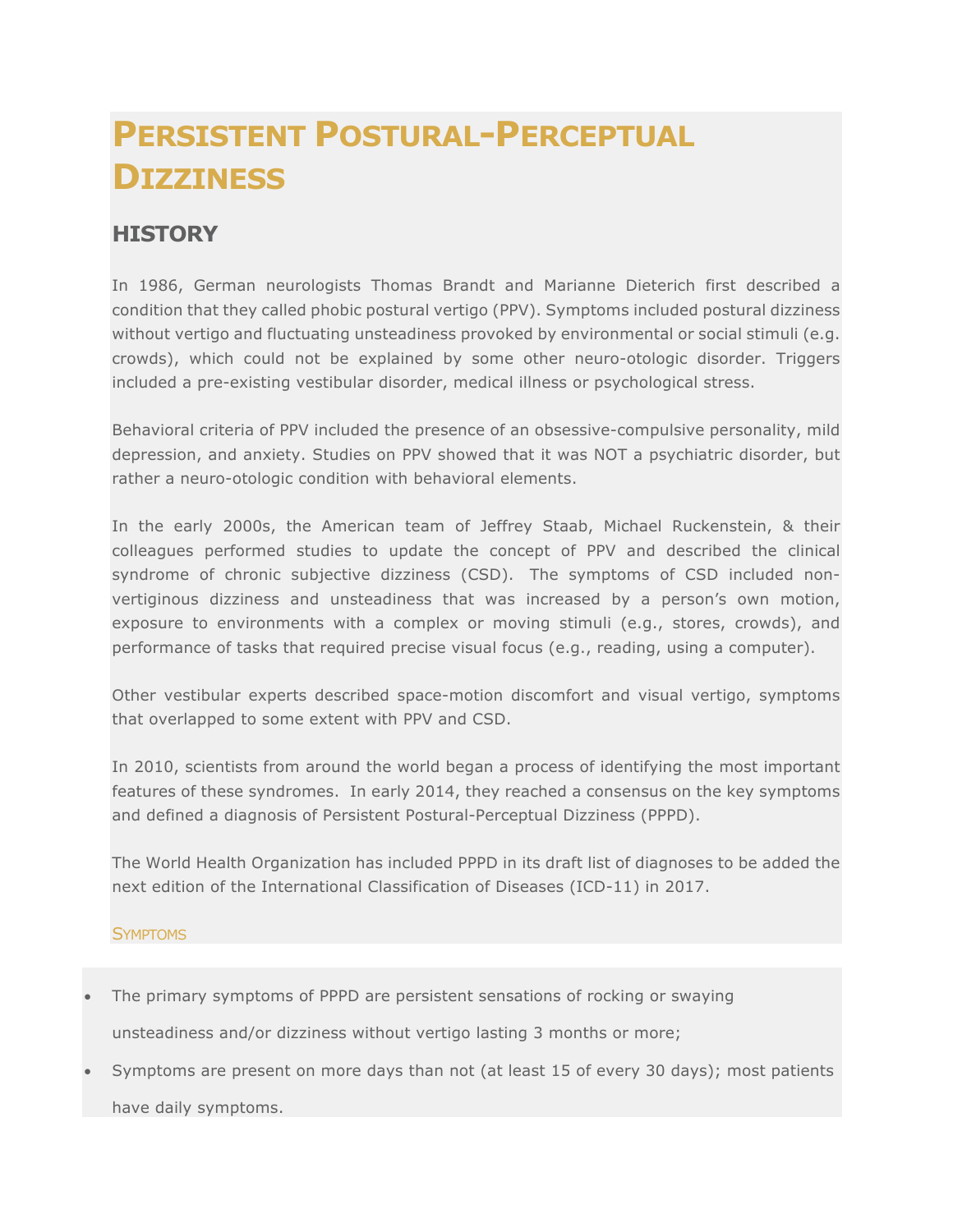- Symptoms are typically worse with:
	- 1. Upright posture (standing or sitting upright)
	- 2. Head or body motion
	- 3. Exposure to complex or motion-rich environments
	- PPPD typically starts shortly after an event that causes acute vertigo, unsteadiness,

dizziness, or disruption of balance such as:

- 1. A peripheral or central vestibular disorder (e.g., BPPV, vestibular neuritis, Meniere's disease, stroke)
- 2. Vestibular migraine
- 3. Panic attacks with dizziness
- 4. Mild traumatic brain injury (concussion or whiplash)
- 5. Dysautonomia (disease of the autonomic nervous system)

Other medical problems, such as dysrhythmias and adverse drug reactions that manifest with acute bouts of vertigo, unsteadiness or dizziness are less common triggers of PPPD.

PPPD rarely starts slowly and gradually without a triggering event, although it is not always possible to sort out the cause.

Anxiety or mild depression may be present as comorbidities. However, they are not symptoms of PPPD, as they were with PPV.

PPPD may coexist with other vestibular disorders, which can confuse the diagnosis since patients may exhibit other symptoms, including vertigo.

Patients with PPPD may have a history of vertigo, suggesting a previous vestibular dysfunction. Patients typically exhibit chronic symptoms due to accumulated exposure to motion stimuli, making them more susceptible to recurrence of symptoms.

Patients with PPPD avoid situations that may exacerbate symptoms because they don't want to feel worse physically. Some patients also avoid these situations because they are afraid that something terrible might happen. Thus PPPD is a physiological disorder that can have psychological consequences.

# **DIAGNOSIS**

Physical exams, laboratory tests, and neuroimaging are NOT used to diagnose PPPD itself, but to identify potentially comorbid conditions, which can lead to a suspected diagnosis of CSD. Physical examination and laboratory testing are often normal or may show a current or previous vestibular problem that does not fully explain the patient's symptoms.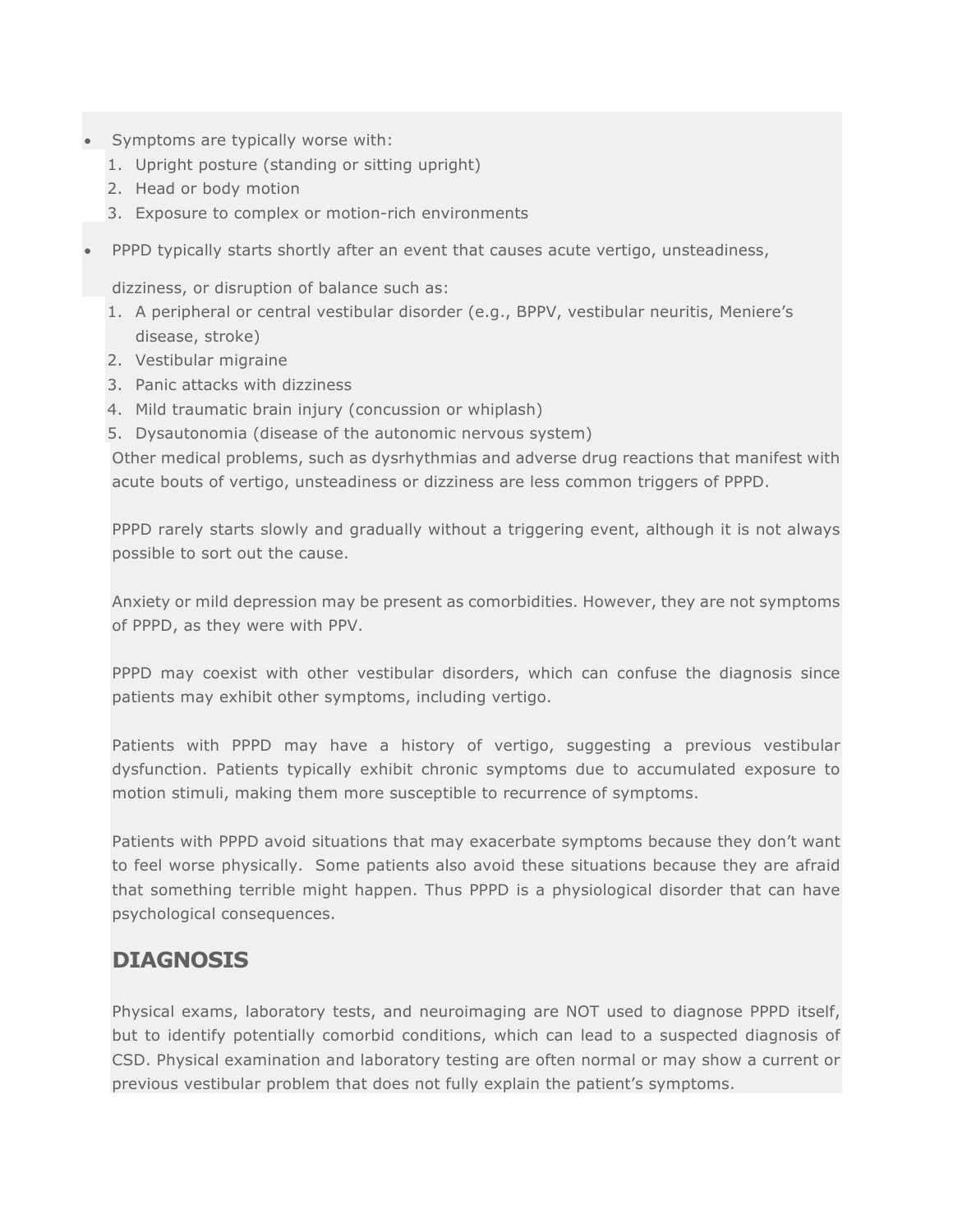#### **WHAT TO LOOK FOR:**

- Primary symptoms (unsteadiness &/or dizziness, present 3 months or more); fluctuate in severity depending on triggers;
- Primary symptoms are related to body posture symptoms are most severe when walking or standing, less severe when sitting, and minor or absent when lying down. **FACTORS THAT PROVOKE OR EXACERBATE SYMPTOMS:**
- Active or passive motion of self not related to specific direction or position;
- Exposure to moving visual stimuli or complex visual patterns; performance of precision

visual tasks (e.g. reading, computer). **TRIGGERING EVENTS:**

- Acute or recurrent peripheral (more common) or central (less common) vestibular disorder;
- Medical problems or psychiatric disorders that produce unsteadiness or dizziness. **BEHAVIORAL FACTORS**

Behavioral assessment of PPPD patients may be normal and/or show low levels of anxiety and depression. Other psychiatric disorders may also present.

Behavioral factors contribute to PPPD in three ways:

- Individuals with anxious, introverted temperaments or a pre-existing anxiety disorder may be predisposed to PPPD after a precipitating event;
- Individuals who exhibit a high level of anxiety while they are experiencing vestibular symptoms may be more likely to develop PPPD;
- A primary predictor of PPPD is when a patient who first experiences an acute vestibular episode displays high levels of anxiety and caution, coupled with expectations for a negative outcome. This heightened anxiety is like a self-fulfilling prophesy, in that the result is generally a poor rate of recovery.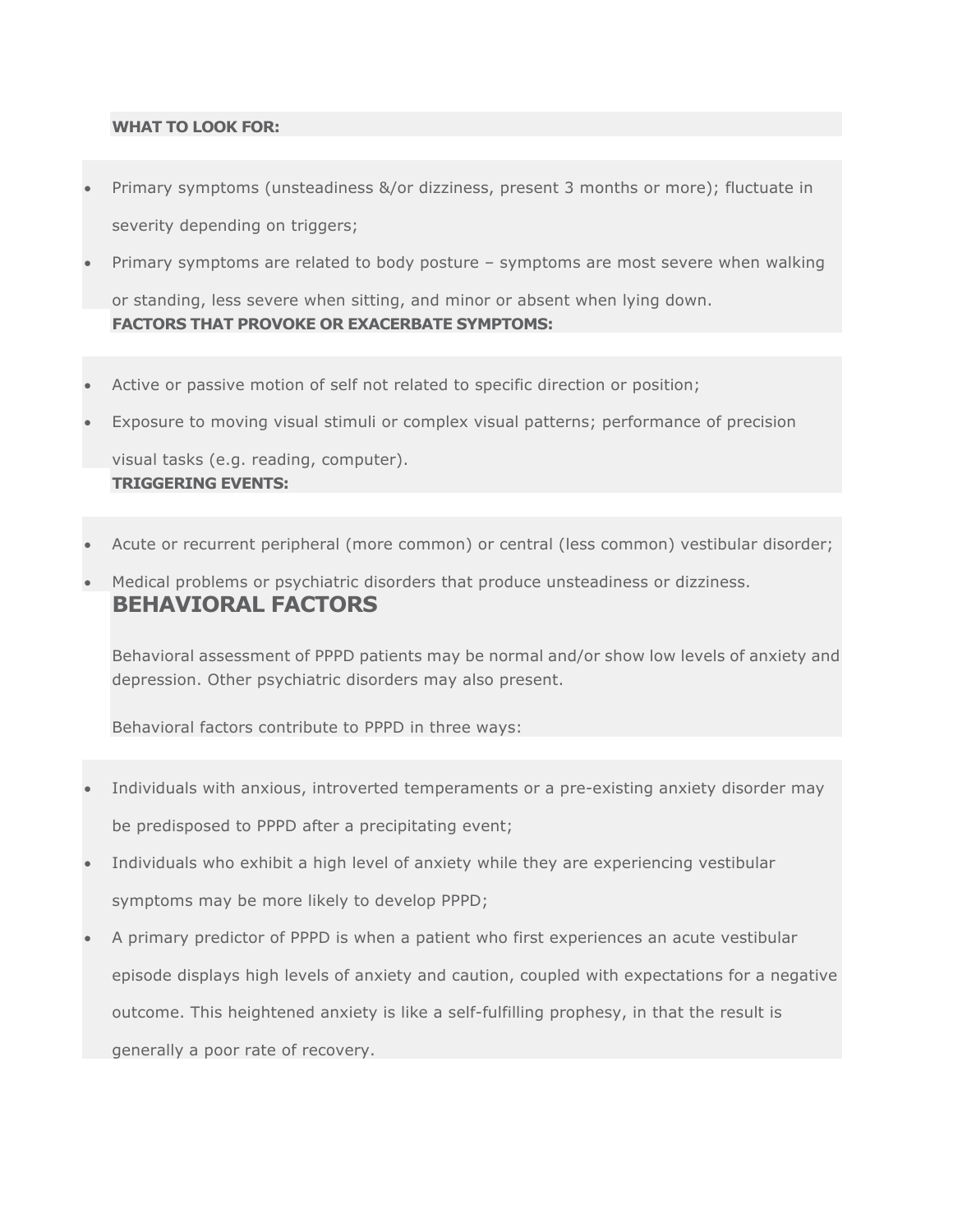High anxiety intensifies postural instability and reactivity to motion stimuli during acute vestibular trauma and slows recovery by preventing the patient from developing adaptive strategies.

Anxiety and depression can increase the likelihood of developing PPPD.

- 60% of patients with PPPD had clinically significant anxiety;
- 45% of patients had clinically significant depression;
- 25% of patients had neither.

## **TREATMENT**

By 2014, no large scale, randomized, controlled trials of therapeutic interventions for CSD had been conducted, but several smaller studies have been completed around the world.

#### **MEDICATION**

In clinical trials for the use of SSRIs (selective serotonin reuptake inhibitors) and SNRIs (serotonin norepinephrine reuptake inhibitors) on patients with CSD:

• Primary symptoms were reduced by at least half in 60%-70% of patients to entered the

trials and 80% of patients who completed at least 8-12 weeks of treatment;

• Dropout rates due to medication intolerance averaged 20% (adverse effects included

nausea, sleep disturbance, and sexual dysfunction).

Patients who do not respond to one SSRI have a good chance of responding to another one. Increased dizziness was rarely observed, and comorbid anxiety and depression were improved. Treatment must be maintained for at least one year or more to minimize relapse.

Benzodiazepines and other vestibular suppressants are NOT effective as a primary treatment for PPPD.

### VESTIBULAR BALANCE REHABILITATION THERAPY (VBRT)

Vestibular/balance rehabilitation therapy works to desensitize or habituate patients to motion stimuli.

In 2014, the first small study on the efficacy of VBRT specifically for PPPD patients was completed. Its results support previous clinical experience and suggest the following: